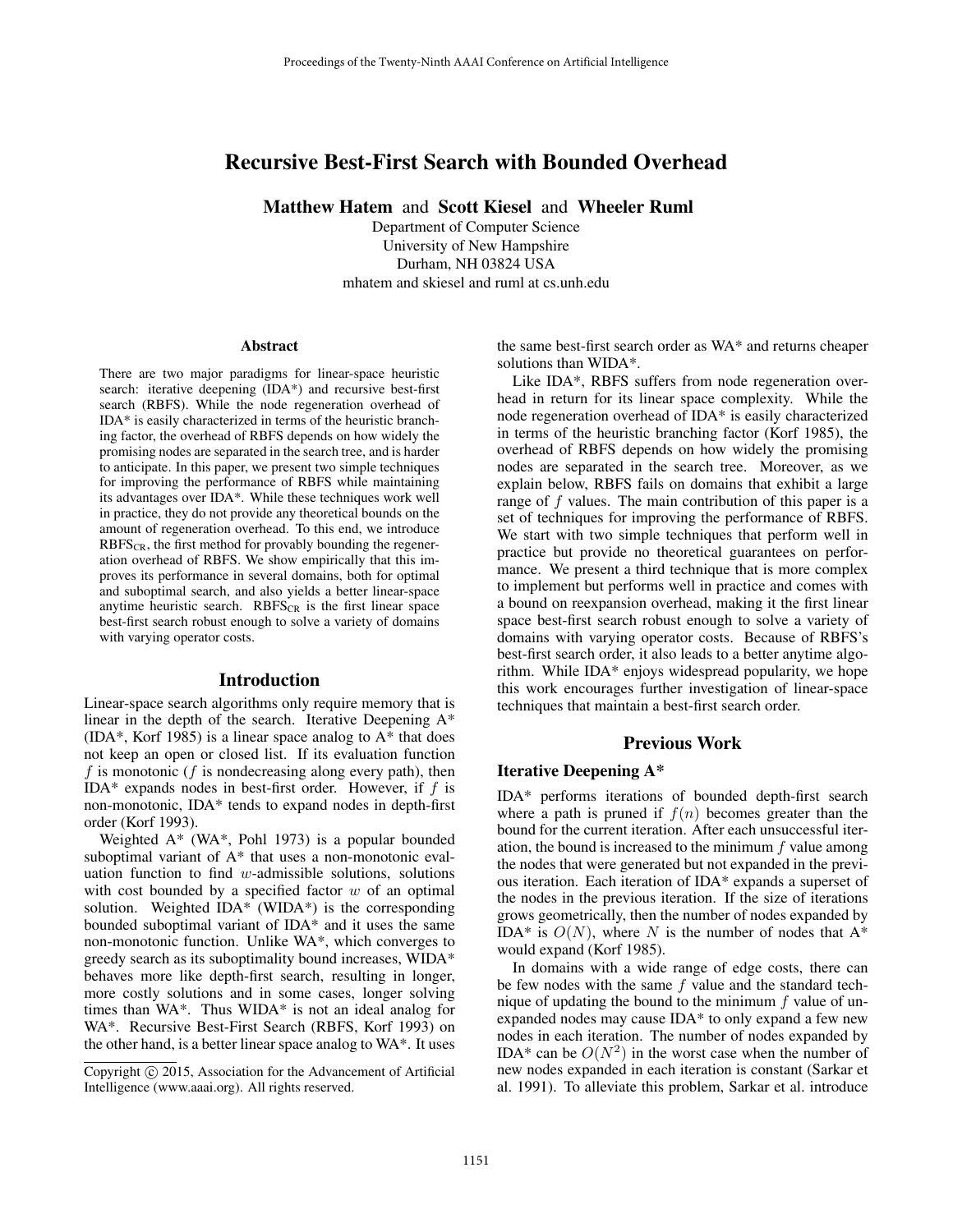RBFS(n, B)  
\n1. if n is a goal  
\n2. solution 
$$
\leftarrow n
$$
; exit()  
\n3.  $C \leftarrow expand(n)$   
\n4. if C is empty, return  $\infty$   
\n5. for each child  $n_i$  in C  
\n6. if  $f(n) < F(n)$  then  $F(n_i) \leftarrow max(F(n), f(n_i))$   
\n7. else  $F(n_i) \leftarrow f(n_i)$   
\n8.  $(n_1, n_2) \leftarrow best_F(C)$   
\n9. while  $(F(n_1) \leq B$  and  $F(n_1) < \infty)$   
\n10.  $F(n_1) \leftarrow RBFS(n_1, min(B, F(n_2)))$   
\n11.  $(n_1, n_2) \leftarrow best_F(C)$   
\n12. return  $F(n_1)$ 

Figure 1: Pseudo-code for RBFS.

IDA $*_{CR}$ . IDA $*_{CR}$  maintains counts in a histogram using a fixed number of buckets estimating the distribution of  $f$  values of the pruned nodes during an iteration of search and uses it to find a good threshold for the next iteration. This is achieved by selecting the bound that is estimated to cause the desired number of pruned nodes to be expanded in the next iteration. If the successors of these pruned nodes are not expanded in the next iteration, then this scheme is able to accurately double the number of nodes expanded between iterations. If the successors do fall within the bound on the next iteration, then more nodes may be expanded than desired but this is often not harmful in practice (Burns and Ruml 2013). Since the threshold is increased liberally, branch-and-bound must be used on the final iteration of search to ensure optimality. To the best of our knowledge, this algorithm has never been proven to have bounded overhead, but it appears to perform well in practice.

Weighting the heuristic in IDA\* results in Weighted IDA\* (WIDA\*): a bounded suboptimal linear-space search algorithm using the non-monotonic cost function  $f'(n)$  =  $g(n)+w\cdot h(n)$ . As the specified weight w increases, WIDA\* prunes large portions of the search space and is often able to find w-admissible solutions quickly. However, those paths that are not pruned are searched in depth-first order, resulting in significantly more expensive solutions and, in some cases, longer solving times. In contrast, WA\* performs more like greedy search as the bound increases, finding cheaper solutions quickly. Thus WIDA\* is not an ideal analog for WA\*.

#### Recursive Best-First Search

Unlike IDA\*, RBFS expands nodes in best-first order even with a non-monotonic cost function and is thus a better linear-space analog to WA\*. Pseudo-code is shown in Figure 1. Its arguments are a node  $n$  to be explored and a bound  $B$  that represents the best  $f$  value of an unexplored node found elsewhere in the search space so far. Each generated child node is given an f value, the usual  $g(n_i) + h(n_i)$ , and an  $F$  value, representing the best known  $f$  value of any node below  $n_i$  that has not yet been expanded. The  $F$  value of a child node is set to  $f$  the first time it is ever generated (line 7). We can determine that a child node is being generated for the first time by comparing its parent's  $f$  with its parent's backed-up value F (line 6). If  $f(n) < F(n)$  then it must have already been expanded and the child nodes must have already been generated. If a child has been generated previously, its  $F$  value is set to the maximum of the  $F$  value of the parent or its own  $f$  value. Propagating the backedup values down previously explored descendants of  $n$  improves efficiency by avoiding the backtracking that would otherwise be necessary when  $f$  decreases along a path.

RBFS orders all child nodes by their current  $F$  (line 8) and expands the child with the lowest value ( $best_F$  returns the best two children according to  $F$ ). Each child node with an  $F$  that is within  $B$  is visited by a recursive call using an updated threshold  $min(B, F(n_2))$ , the minimum cost of a node generated so far but not yet expanded. (If there is just one child then  $F(n_2)$  returns  $\infty$ .) Setting the threshold this way for each recursive call allows RBFS to be robust to non-monotonic costs. If  $F$  goes down along a path, the threshold for the recursive calls will be lower than  $B$  to preserve a best-first expansion order. If all child costs exceed the threshold, the search backtracks (lines 9 and 12). When RBFS backtracks (line 10), it backs up either  $\infty$  or the best  $f$  value of a node not yet expanded below node  $n_1$ , the child with the currently lowest F. Backing up a value of  $\infty$  indicates that there are no fruitful paths below  $n_1$  and prevents RBFS from performing any further search below it.

By tracking the value of the best unexplored node, and backtracking to reach it when necessary, RBFS achieves the same search order as WA\* (ignoring ties). In contrast to IDA\*, which uses a fixed threshold throughout each iteration of search, RBFS uses a locally adjusted threshold.

The best-first search order of RBFS has several advantages. Like WA\*, RBFS can find  $w$ -admissible solutions that are often well within the suboptimality bound. Moreover, RBFS can concentrate search effort in the areas of the search space that appear most promising. While IDA\* has to repeat search over all previously expanded nodes at each iteration, RBFS only needs to backtrack when a more promising node lies in a different region of the search space. If the most promising nodes are concentrated, not widely distributed, then RBFS can dominate IDA\* in terms of the number of node expansions.

The disadvantages of RBFS are largely due to its overhead. RBFS must sort sibling nodes after each node expansion (lines 8 and 11). This work is not required in standard IDA\*. When node expansion is fast, IDA\* can outperform RBFS even though it performs many more node expansions. However, if expanding nodes is expensive, then RBFS can find solutions faster than IDA\* by expanding fewer nodes.

Like IDA\*, RBFS suffers from node regeneration overhead in return for its linear space complexity. There are two different sources of node regeneration overhead in both algorithms. First, since neither algorithm keeps a closed list, they are not able to avoid regenerating the same nodes through multiple paths. This limits IDA\* and RBFS to problems where each state is reachable by relatively few paths. Second, the algorithms must regenerate the same nodes in each successive iteration of IDA\* or each time a subtree is revisited in RBFS.

Recall that RBFS backtracks from a node  $n$  as soon as all descendants of  $n$  have an  $F$  greater than the threshold  $B$ .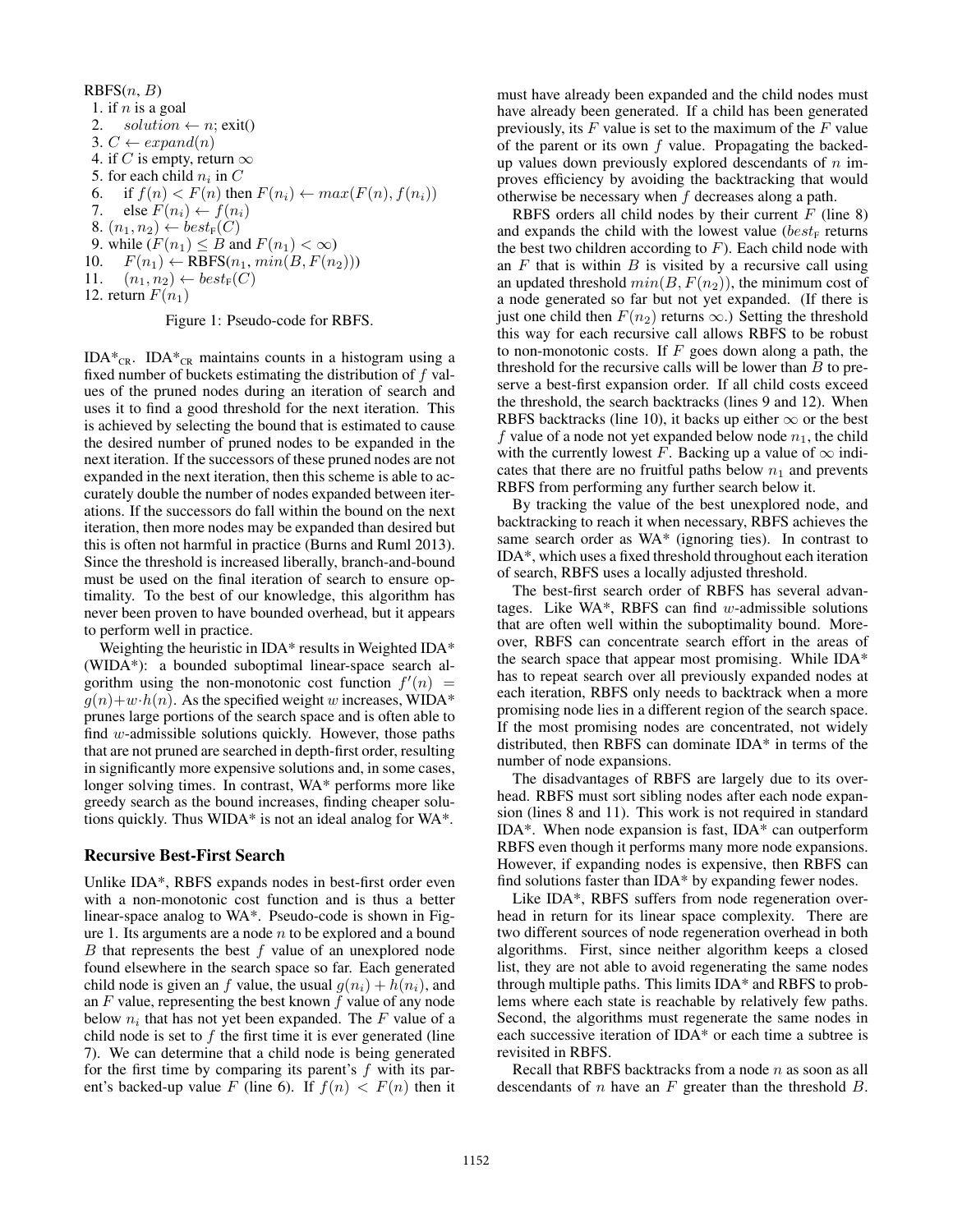In the worst case, every node may have a unique  $f$  value with successive values located in alternating subtrees of the root, in which case RBFS would backtrack at every node expansion and regenerate all previously generated nodes before expanding a new node, resulting in  $O(N^2)$  expansions. Thus, its overhead depends on how widely promising nodes are separated in the search tree. This can be hard to anticipate, making the algorithm a risky proposition. The contributions we present in the next section address this source of overhead for RBFS, thereby making it more practical.

## RBFS with Controlled Reexpansion

In this section, we present three new techniques for controlling the regeneration overhead of RBFS. We start with two simple techniques that work well in practice but lack any provable guarantees. The third, more complex technique, works well in practice and provides a provable guarantee of bounded overhead, resulting in the first practical version of RBFS for domains that exhibit a large range of  $f$  values.

### $RBFS_{\epsilon}$  and  $RBFS_{khrt}$

In RBFS<sub> $\epsilon$ </sub>, the test against the upper bound (at line 9) is replaced by  $F(n_1) \leq B + \epsilon$ . Increasing  $\epsilon$  relaxes the best-first search order of RBFS, causing it to persevere in each subtree. Backtracking becomes less frequent and the number of reexpansions decreases substantially. Because  $RBFS_{\epsilon}$  relaxes the best-first search order, it must perform branch-andbound once an incumbent solution is found if optimality is required. In general, RBFS<sub> $\epsilon$ </sub> can guarantee that its solution is within a suboptimality bound  $w$  by terminating only when an incumbent goal node *n* satisfies  $f(n) \leq w \cdot B$ . As we will see below, this simple change to RBFS works well in practice. Unfortunately, it does not improve the theoretical upper bound of  $O(N^2)$  total expansions. Moreover, the best choice of  $\epsilon$  is likely to be domain or even instance specific.

Taking this idea further, when performing a bounded suboptimal RBFS, we can both loosen the optimality constraint and relax backtracking. For example, we can take the square root of w, yielding the evaluation function  $f'(n) =$ square root of w, yielding the evaluation function  $f'(n) = g(n)+\sqrt{w} \cdot h(n)$ , and multiply the upper bound B by  $\sqrt{w}$  (at line 9). (In general, the evaluation function for  $RBFS_{kthrt}$  is  $f'(n) = g(n) + w^{\frac{k-1}{k}} \cdot h(n)$  and the threshold B is multiplied by  $w^{\frac{1}{k}}$ ). Combining a portion of the suboptimality bound with  $B$  reduces the amount of backtracking while combining the remaining portion with the heuristic results in fewer node expansions to find a  $w$ -admissible solution. The advantage of this technique is that it does not require an additional user supplied parameter  $\epsilon$  or branch-and-bound once a solution is found. However, it does not apply to optimal search.

#### **Theorem 1** When  $RBFS_{kthrt}$  expands a goal node, it is w*admissible, assuming the heuristic is admissible.*

*Proof:* Let  $C^*$  be the cost of an optimal solution and C be the cost of the goal returned by  $RBFS_{kthrt}$  and assume by contradiction that  $C > w \cdot C^*$ . Let B be the F value of the next best node on the frontier at the time the goal was expanded. Since the goal node was expanded it holds that  $C \leq w^{\frac{1}{k}} \cdot B$ . Also, since the optimal goal was not expanded

 $RBFS_{CR}(n, B, B_{CR})$ 1. if  $f(solution) \leq B$ , return  $(\infty, \infty)$ 2. if  $n$  is a goal, 3. solution  $\leftarrow n$ ; return  $(\infty, \infty)$ 4.  $C \leftarrow expand(n)$ 5. if C is empty, return  $(\infty, \infty)$ 6. for each child  $n_i$  in C 7. if  $f(n) < F_{CR}(n)$ , 8.  $F(n_i) \leftarrow max(F(n), f(n_i))$ <br>9.  $F_{\text{CR}}(n_i) \leftarrow max(F_{\text{CR}}(n), f(n_i))$ 9.  $F_{CR}(n_i) \leftarrow max(F_{CR}(n), f(n_i))$ <br>10. else else 11.  $F(n_i) \leftarrow f(n_i)$ 12.  $F_{CR}(n_i) \leftarrow f(n_i)$ 13.  $(n_{CR1}, n_{CR2}) \leftarrow best_{CR}(C)$ 14.  $(n_{\text{F1}}, n_{\text{F2}}) \leftarrow best_{\text{F}}(C)$ 15. while  $(F_{CR}(n_{CR}) \leq B_{CR}$  and  $F(n_{F1}) < f(solution)$ ) 16.  $(B', B'_{CR}) \leftarrow (min(B, F(n_{F2})), min(B_{CR}, F_{CR}(n_{CR2})))$ 17.  $(F(n_{\text{CR}}), F_{\text{CR}}(n_{\text{CR}})) \leftarrow \text{RBFS}_{\text{CR}}(n_{\text{CR}}, B', B'_{\text{CR}})$ 18.  $(n_{CR1}, n_{CR2}) \leftarrow best_{CR}(C)$ <br>19.  $(n_{F1}, n_{F2}) \leftarrow best_{F}(C)$  $(n_{\text{F1}}, n_{\text{F2}}) \leftarrow best_{\text{F}}(C)$ 20. for each child  $n_i$  in C 21. if  $n_i$  is a leaf, add  $f(n_i)$  to the f-distribution for n 22. else merge the f-distributions of  $n_i$  and n

23.  $F'_{CR} \leftarrow$  select based on f-distribution for n

24. return  $(F(n_{F1}), F_{CR}')$ 



then there is some node  $p$  that is on the optimal path to that goal with  $f'(p) \geq B$ . Therefore:

$$
C \leq w^{\frac{1}{k}} \cdot B \leq w^{\frac{1}{k}} \cdot f'(p)
$$
  
\n
$$
\leq w^{\frac{1}{k}} \cdot (g(p) + w^{\frac{k-1}{k}} \cdot h(p))
$$
  
\n
$$
\leq w \cdot (g(p) + h(p)) \leq w \cdot C^*
$$

This contradicts the assumption that  $C > w \cdot C^*$  $\Box$ 

The redeeming feature of  $RBFS_{\epsilon}$  and  $RBFS_{kthrt}$  is that they are simple to implement and  $RBFS_{kthrt}$  does not require the branch-and-bound of  $RBFS_{\epsilon}$ . As we will see below, they outperform RBFS on the domains tested, especially domains with a wide range of  $f$  values.

### $RBFS<sub>CR</sub>$

We can provide provable guarantees of bounded reexpansion overhead in RBFS using a technique inspired by  $IDA^*_{CR}$ .  $IDA*_{CR}$  maintains a single histogram of f values of all nodes pruned during an iteration of IDA\*. This is sufficient because IDA\* always starts each iteration at the initial state. Extending this technique directly to RBFS is not straightforward because RBFS does not always backtrack to the root of the search tree before revisiting a subtree. Any visit to a subtree could consume the rest of the search. A top-down control strategy seems inappropriate for managing the intricate backtracking of RBFS.

Note that all we need in order to bound regeneration overhead is to guarantee that at least twice as many nodes are expanded below any node each time it is revisited. We can adapt the technique of  $IDA*_{CR}$  by tracking the distribution of f values under each node in the search space. But, rather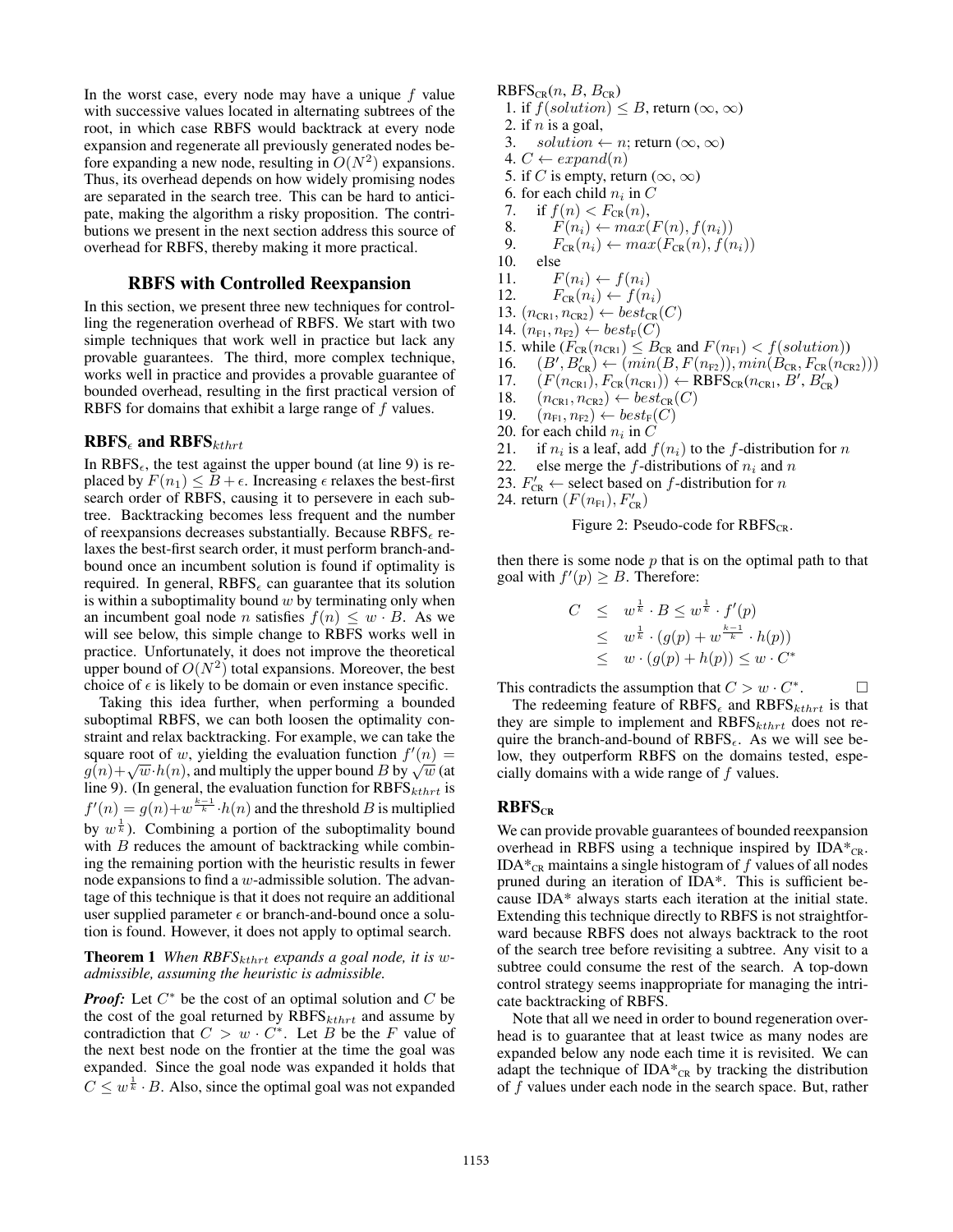than storing a histogram for every node,  $RBFS_{CR}$  maintains linear space complexity by storing one histogram at each node along the currently explored path, which is still linear in the depth of the search. In the same way that  $f$  costs are backed up, the histogram counts are propagated to parent nodes as the search backtracks.

 $RBFS_{CR}$  takes a more distributed, bottom-up approach to reexpansion control than  $IDA*_{CR}$  by backing up inflated values. RBFS<sub>CR</sub> tracks the distribution of all  $f$  values pruned below any node  $p$  expanded during search and uses it to determine the backed up value of  $p$ . The value is selected such that at least twice as many nodes will be expanded below  $p$ the next time it is visited. As we will see, this bounds the number of times any node is expanded and bounds all node expansions by  $O(N)$ , where N is the number of nodes expanded by A\*.

The pseudo-code for  $RBFS_{CR}$  is given in Figure 2.  $RBFS<sub>CR</sub>$  stores an additional backed up value  $F<sub>CR</sub>$  for every node and uses it as the threshold to perform its best-first search. For any node *n*, the value  $F_{CR}(n)$  is determined according to the histogram of  $f$  values of all nodes generated but not expanded below n (lines 20-24).  $RBFS_{CR}$  sorts the list of child nodes in order to determine the best children according to both  $F_{CR}$  and F (lines 13,14,18,19). The backed up  $F_{CR}$  is used to control backtracking according to the next best node not yet explored while the backed up  $F$  is used to guarantee admissibility (line 15). Aside from these differences,  $RBFS_{CR}$  is essentially the same as RBFS.

In our implementation, we propagated  $f$  value statistics up the tree by following parent pointers and updating separate histograms at each parent node. In our experiments, this was more efficient than the alternative of merging the histograms of parent and child nodes as the search backtracks. We used the same bucketing technique of  $IDA*_{CR}$  to implement the histograms but other implementations are possible (Burns and Ruml 2013). Like IDA $*_{CR}$ , the backed up values are selected from the histogram (line 23) such that the number of nodes expanded on the next visit to node  $n$  is estimated to grow at least geometrically. We found doubling to be sufficient in our experiments but other schemes are possible. Because  $RBFS_{CR}$  sets the thresholds liberally, it must perform branch-and-bound when an incumbent is found in order to guarantee admissibility. It uses the original  $F$  and B values for this purpose (lines 1-3, 15 and 17).

We will now show that, under certain assumptions, the overhead of  $RBFS_{CR}$  is bounded. We refer to all nodes generated but not expanded so far during the search as the *virtual frontier*. The best and next best nodes on the virtual frontier are represented by nodes along the current search path with the lowest backed-up values.

Assumption 1 *The histograms maintained by RBFSCR accurately reflect the true distributions of* f *values below each subtree.*

To avoid the proof depending on the accuracy of the histogram data structure, we assume that there is no loss in precision.

Assumption 2 *The histograms maintained by RBFS<sub>CR</sub> always contain enough counts to select an appropriate*

#### *backed-up value.*

This same assumption is made by  $IDA^*_{CR}$ . It is reasonable since search spaces for which this assumption does not hold, would not be amenable to linear-space search.

Lemma 1 *Consider the search as it enters a subtree rooted at node* p*. Let the next best node on the virtual frontier be* q*. If*  $F_{C R}(q) \leq C^*$ , then only nodes n such that  $f(n) \leq C^*$  are *expanded below* p*.*

*Proof:* The proof is analogous to that for Lemma 4.1 in Korf (1993).  $F_{CR}(q)$  bounds the expansions performed in p. The search backtracks from  $p$  once all nodes  $n$  below  $p$ such that  $f(n) \leq F_{CR}(q)$  have been expanded and it does not expand any nodes n such that  $f(n) > F_{CR}(q)$ . Since  $F_{CR}(q) \leq C^*$ , then all expanded nodes have  $f(n) \leq C^*$ .  $\Box$ 

Lemma 2 *Consider any subtree rooted at a node* p*. The value* F*CR*(p) *always increases monotonically.*

*Proof:* Let  $F'_{CR}(p)$  be the updated value for  $F_{CR}(p)$ . Only fringe nodes  $p'$  below p whose f values exceed  $F_{CR}(p)$  are added to p's histogram and used to set  $F'_{CR}(p)$ . Thus, all of the fringe nodes in the histogram have an  $f$  that exceeds  $F_{CR}(p)$ . We set  $F'_{CR}(p)$  such that there is at least one fringe node p with  $f(p) \leq F'_{CR}(p)$ . Therefore,  $F_{CR}(p) < F'_{CR}(p)$ .

Lemma 3 *Consider the search as it enters a subtree rooted at node* p. Every path whose nodes have f values  $\leq F(p)$ *will be explored and nodes that have already been expanded will be reexpanded once before reaching the frontier.*

*Proof:* Let the next best node on the virtual frontier be q. The value  $F_{CR}(q)$  bounds the expansions performed in p. The best-first search order guarantees that  $F_{CR}(p) \leq$  $F_{CR}(q)$ . The search will not backtrack from the subtree until all paths below p with nodes p' such that  $f(p') \leq$  $F_{CR}(p)$  have been expanded. Note that all such nodes  $p'$  below p that were already expanded previously have  $F_{CR}(p') = max(F_{CR}(p), f(p'))$  (lines 7-9) and all recursive calls below node p have the form  $RBFS_{CR}(p, B)$  for some B, where  $F_{CR}(p) \leq F_{CR}(p') \leq B$ . Since  $F_{CR}(p) \leq$  $F_{CR}(p')$  and  $F_{CR}(p')$  is guaranteed to increase for each call to  $\widehat{RBF}S_{CR}(p', B)$  by Lemma 2, it follows that any node  $p'$ below  $p$  will not qualify for reexpansion until the search reaches the frontier.

Because  $RBFS_{CR}$  sets B liberally, we will need to make an assumption on the number of extra nodes that qualify for expansion.

Assumption 3 *The number of unique nodes* n *such that*  $C^* < \overline{f}(n) \leq f(q)$  is  $O(N)$  where q is the node with the *largest* f *generated during a best-first search and* N *is the number of nodes expanded by A\* when no duplicates are pruned and with worst-case tie-breaking.*

This assumption is reasonable, for example, in domains in which  $g$  and  $h$  values are computed in terms of the costs of a fixed set of operators. This often implies that  $f$  values increase by bounded amounts and that the number of nodes in successive  $f$  layers are related by a constant (known as the heuristic branching factor (Korf and Reid 1998)).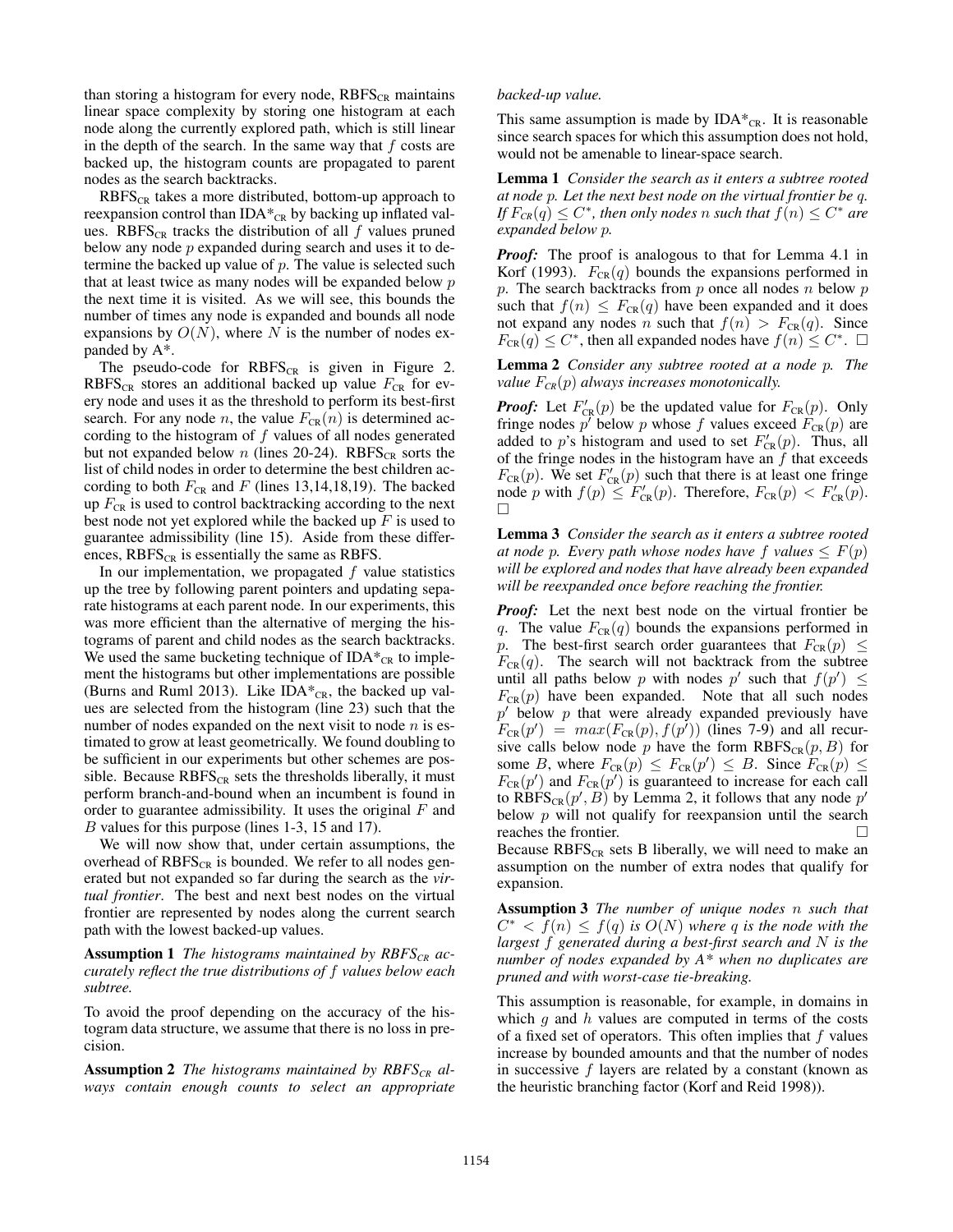Lemma 4 *: The total number of unique nodes visited during search is bounded by*  $O(N)$ *.* 

*Proof:* Consider all nodes n expanded by the search and let node  $q$  be the generated node with the highest  $f$  value. Either  $f(n) \leq C^*$  or  $C^* < f(n) \leq f(q)$ . The total number of unique nodes n with  $f(n) \leq C^*$  is at most N. The total number of unique nodes with  $C^* < f(n) \leq f(q)$  is  $O(N)$ by Assumption 3. Thus, the total number of unique nodes visited by the search is  $N + O(N) = O(N)$ .

Lemma 5 *At least as many nodes are expanded below a subtree p as we anticipated when selecting*  $F_{CR}(p)$ *.* 

*Proof:* Let  $F'_{CR}(p)$  be the newly backed up value the next time node p is expanded. When p is expanded with  $F'_{CR}(p)$ we will expand all the nodes expanded when  $p$  was expanded with  $F_{CR}(p)$  (by Lemma 3 and  $F(p) \leq F_{CR}(p)$ ). Furthermore, the fringe nodes  $p'$ , whose  $f$  values were added to the distribution last time and were used to compute  $F'_{CR}(p)$ , and that we anticipated would fall below  $F_{CR}(p)$ , will be initialized with  $F_{CR}(p') = f(p')$  in line 12. Thus, they will pass the test in line 15 and be expanded in the call at line 17.  $\Box$ 

Lemma 6 *RBFSCR terminates with a solution if one exists.*

*Proof:* From Lemma 2 and Lemma 5 the bound at each subtree is always increasing and all nodes below the bound are expanded during search. Eventually the bound when exploring any subtree is larger than or equal to the cost of a solution and a goal node is expanded.

Theorem 2 *If solution exists and A\* expands* N *nodes before terminating with a solution, then RBFSCR expands* O(N) *nodes before terminating with a solution.*

*Proof:* From Lemma 6 we already proved completeness so we need only show an upper bound on reexpansion overhead.  $F_{CR}(p)$  is set when backtracking to cause twice as many nodes to be expanded the next time  $p$  is expanded and by Lemma 5 at least this many nodes will be expanded. This implies at least doubling the number of nodes expanded each time we visit a subtree. Then by Lemma 3 each node previously expanded below  $p$  is expanded one more time before reaching the frontier when we renter the subtree at  $p$ . Note that this implies that we can't expand a node a second time without expanding at least one new node for the first time. Further, when we expand a node that had been expanded twice for a third time, we also expand all the nodes below it that had been expanded once for a second time, and then expand a number of nodes for the first time that is at least the sum of the number of nodes expanded for a third or second time. In general, let  $s_i$  be the set of nodes that have been expanded *i* times and let  $n_i = |s_i|$ . The sizes of these sets form a series in which  $n_{i+1} \leq n_i/2$ .

Because every unique node expanded is expanded some number of times, the total number of unique nodes expanded equals  $\sum_i^{\infty} n_i$ . The total number of expansions (including reexpansions) is:

$$
\begin{array}{lcl} \sum_{i=1}^{\infty} i(n_i) & \leq & 1(n_1) + 2(\frac{n_1}{2}) + 3(\frac{n_1}{4}) + 4(\frac{n_1}{8}) + \ldots \\ & \leq & \sum_{i=1}^{\infty} i(n_1/2^{(i-1)}) \\ & \leq & 2n_1 \sum_{i=1}^{\infty} i(2^{-i}) < 4n_1 \end{array}
$$

|                     | Time   | Exp.   | Exp./Sec. | Reopened |
|---------------------|--------|--------|-----------|----------|
| $IDA*_{CR}$         | 18.394 | 2.044m | 112k      | 2,042m   |
| $RBFS_{CR}$         | 1.824  | 188m   | 103k      | 87m      |
| $RBFS_{\epsilon=1}$ | 3.222  | 472m   | 147k      | 4m       |
| $RBFS_{\epsilon=2}$ | 1.795  | 251m   | 140k      | 5m       |
| $RBFS_{\epsilon=3}$ | 1.094  | 154m   | 141k      | 14m      |

Table 1: Solving all Dockyard instances optimally. Times reported in seconds.

By Lemma 4,  $n_1 = O(N)$ , so the total number of expansions is also  $O(N)$ .

### Experiments

We compared the new algorithms to standard RBFS and WIDA\* (and WIDA $*_{CR}$ ) on a variety of domains with different edge costs. All algorithms were written in Java and compiled with OpenJDK 1.6.0.24. All of our experiments were run on a machine with a dual-core CoreDuo 3.16 GHz processor and 8 GB of RAM running Linux.

#### Sliding-Tile Puzzle

First, we evaluated RBFS<sub> $\epsilon$ </sub>, RBFS<sub>kthrt</sub> and RBFS<sub>CR</sub> on Korf's 100 15-puzzles (Korf 1985) using unit edge costs and the Manhattan distance heuristic. Our techniques have no advantage over standard RBFS or WIDA\* on this domain. WIDA\* does not have to sort child nodes at each node expansion and is thus 4 times faster than the RBFS-based algorithms on average. However, the RBFS-based algorithms always return cheaper solutions.

To demonstrate the advantage of our techniques, we change the domain slightly. The cost to move a tile is now the square root of the number on the face of the tile. This provides a wide range of edge costs. Standard WIDA\* and RBFS are unable to solve instances in a reasonable amount of time, motivating  $IDA^*_{CR}$  and  $RBFS_{CR}$ . In this setting  $RBFS_{CR}$  solves all instances at all suboptimality bounds tested (1.5-4) and is just 3.8 times slower than  $IDA*_{CR}$ . However,  $RBFS_{CR}$  expands fewer nodes than all other algorithms and provides significantly cheaper solutions than IDA\*<sub>CR</sub>. RBFS<sub> $\epsilon$ </sub> with  $\epsilon = 16$  and RBFS<sub>kthrt</sub> with  $k = 5$  are 1.7 times faster than  $RBFS_{CR}$  on average because they have less overhead and also return cheaper solutions than  $IDA^*_{CR}$ .

### Dockyard Robot Planning

To evaluate the performance of  $RBFS_{CR}$  on a domain where node expansion is slow, we implemented a planning domain inspired by the dockyard robot example used throughout the textbook by Ghallab, Nau, and Traverso (2004). In this domain, containers must be moved from their initial locations to their destinations via a robot that can carry only a single container at a time. The containers at each location form a stack and only the top container can be moved by using a crane. Actions in this domain have real-valued costs and provide a wide range of  $f$  values. We conducted these experiments on a configuration with 5 locations, cranes, piles and 8 containers. Unlike the sliding-tile puzzle, this domain has many paths to the same state, making algorithms that do not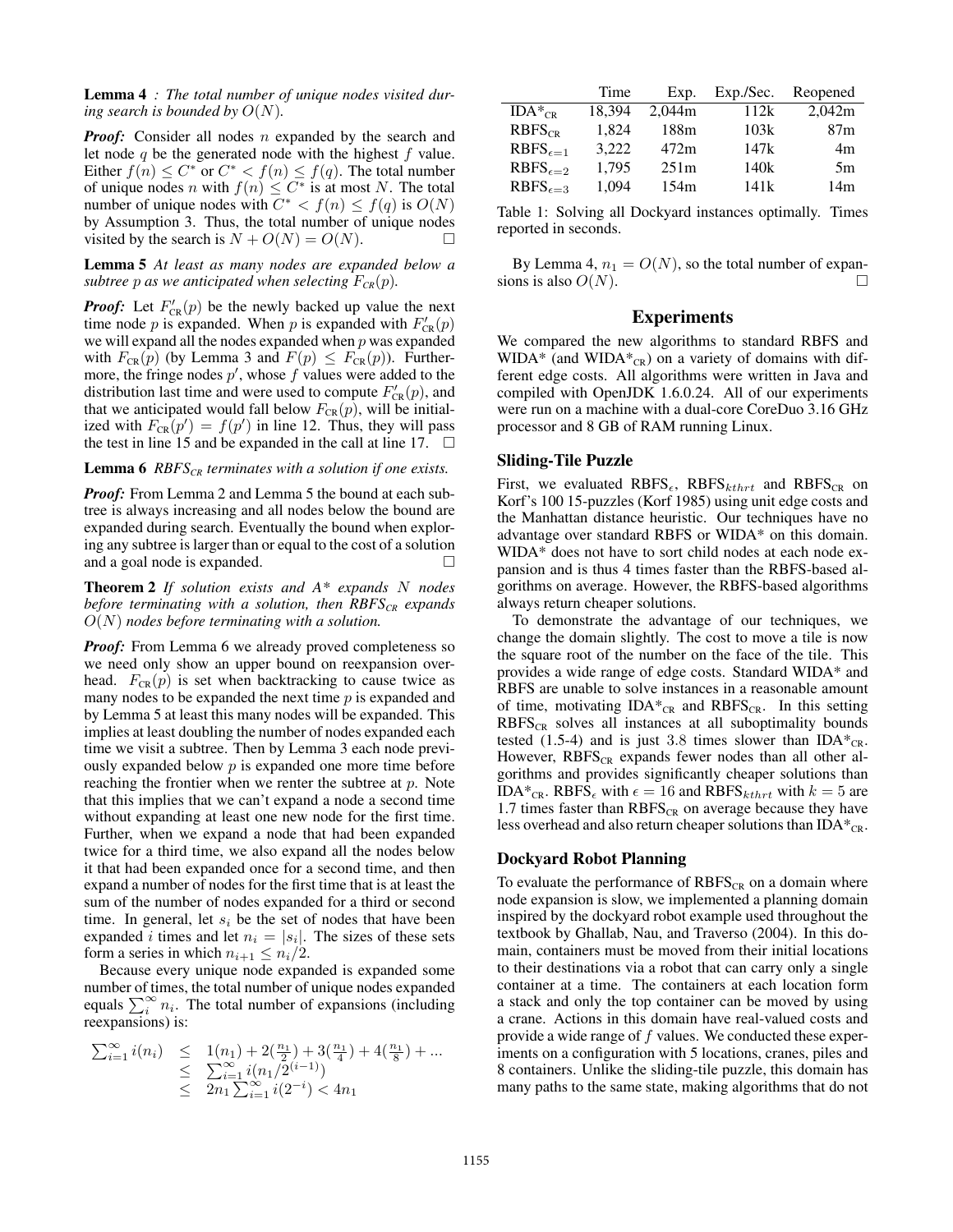

Figure 3: Anytime Search Profiles for the 15-Puzzle and the Pancake Puzzle.

keep a closed list impractical. One popular technique is to combine IDA\* with a transposition table which stores a portion of the closed list and can significantly improve the performance of IDA\* on domains with many duplicate states. For these experiments we combined  $IDA*_{CR}$  and  $RBFS_{CR}$ with a transposition table. We used an admissible and consistent heuristic and an unlimited table, thus avoiding the pitfalls reported by Akagi, Kishimoto, and Fukunaga (2010).

Table 1 summarizes the results for dockyard robots. These results show that IDA $*_{CR}$  has a slightly faster node expansion rate; however, it performs more than 10 times as many node expansions, leading to significantly slower solving times. In the last column, we show the number of times a node was *reopened*. A node is reopened when the search regenerates an expanded state through a better path.  $IDA^{\ast}_{CR}$ suffers from having to reopen the same nodes more often because its search order is depth first. The RBFS-based algorithms are best-first and often generate nodes through an optimal path first, avoiding the cost of reopening them.

#### Anytime Heuristic Search

Hansen and Zhou (2007) propose a simple method for converting a suboptimal heuristic search into an anytime algorithm: simply continue searching after finding the first solution. They show positive results for using RBFS as an anytime algorithm. We compared the anytime profiles of RBFS and  $RBFS<sub>CR</sub>$ . Each algorithm was given a total of 5 minutes to find and improve a solution. In Figure 3 the x-axis is CPU time and the y-axis is solution quality. Each data point is computed in a paired manner by determining the best solution found on each instance by any algorithm and dividing this value by the incumbent solution's cost at each time value on the same instance (Coles et al. 2012). Incumbents are initialized to infinity, which allows for comparisons between algorithms at times before all instances are solved. The lines show the mean over the instance set and the error bars show the 95% confidence interval on the mean.

We used the same Korf 100 15-Puzzle instances with unit and square root cost. The left plot in Figure 3 summarizes the results for unit costs. An initial suboptimality bound of 4.0 was selected to minimize time to first solution for both algorithms. RBFS and  $RBFS_{CR}$  are able to find solutions quickly. However, because  $RBFS_{CR}$  is not strictly best-first,

it finds solutions of worse quality than RBFS and is slow to improve.  $RBFS_{CR}$  has no advantage over RBFS in this unit-cost setting. The middle plot in Figure 3 summarizes the results for sqrt costs with the same initial suboptimality bound of 4.0. In this plot we clearly see that  $RBFS_{CR}$  finds higher quality solutions faster than RBFS.

The right plot shows similar results for a third domain, the pancake puzzle. In this domain we must order a permutation of  $\{1, ..., N\}$ , where N is the number of pancakes, by reversing a contiguous prefix. We used a stack of 25 pancakes with a similar sqrt cost function and adapted the gap heuristic for sqrt costs. The gap heuristic is a landmark heuristic that counts the number of non-adjacent pancakes or "gaps" for each pancake in the stack (Helmert 2010). We used an initial bound of 1.2. Again, we clearly see that  $RBFS_{CR}$  outperforms standard RBFS, making it a more robust algorithm in an anytime setting with non-unit costs.

#### Conclusion

We presented three techniques for controlling the overhead caused by excessive backtracking in RBFS. RBFS $_{\epsilon}$  and  $RBFS_{kthrt}$  are simple although they do not provide provable guarantees on performance.  $RBFS_{CR}$  is a more complex technique that provides provable guarantees of bounded reexpansion overhead. We showed that these new algorithms perform well in practice, finding solutions faster than RBFS on non-unit cost domains and solutions that are significantly cheaper than WIDA\*.  $RBFS_{CR}$  is the first linear space bestfirst search capable of solving problems with a wide variety of f values, especially when node expansion is expensive or when cheap solutions are useful, as in anytime search. While IDA<sup>\*</sup> enjoys widespread popularity, we hope this work encourages further investigation of linear-space techniques that maintain a best-first search order.

#### Acknowledgments

We gratefully acknowledge support from the NSF (grant 1150068). We thank Rich Korf, Arial Felner and Roni Stern for helpful discussions that started us on this path of research.